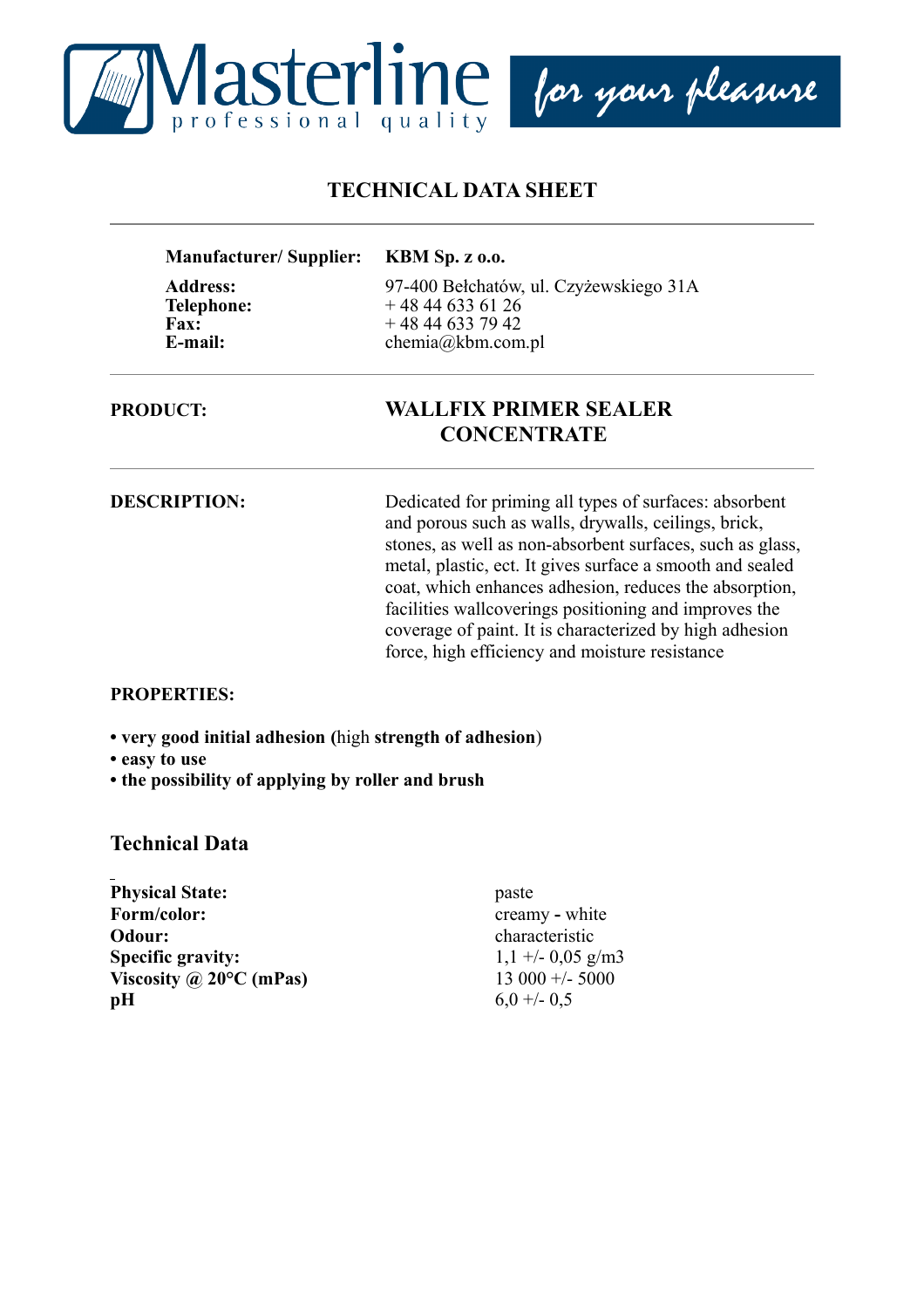

| <b>APPLICATION:</b>  | backed wallpapers.<br>wallpapering.<br>For all buildings surfaces. Stabilizes the process of<br>absorption, improves the adhesion of glue or paint<br>coatings. Especially recommended before applying<br>heavy wallpaper adhesives WALLFIX CONTRACT<br><b>READY TO USE.</b>                                                                 |
|----------------------|----------------------------------------------------------------------------------------------------------------------------------------------------------------------------------------------------------------------------------------------------------------------------------------------------------------------------------------------|
| <b>PREPARATION:</b>  | Primer diluted in a ratio of $1:3$ - a typical surfaces; $1:1$ -<br>absorbent surfaces, such as fresh plaster, gypsum board<br>panels. To the surface of a very low absorption such as<br>glass, metal, plastic use without dilution. Apply on the<br>surface a uniform layer with a brush or roller. After<br>drying leaves a matt surface. |
| PACKAGING:           | $2,5kg -$ tightly closed bucket.                                                                                                                                                                                                                                                                                                             |
| <b>STORAGE:</b>      | Store between 5 - 35°C, avoid from freezing.                                                                                                                                                                                                                                                                                                 |
| <b>PERFORMANCE:</b>  | Up to $48 \text{ m}2 / 1$ liter                                                                                                                                                                                                                                                                                                              |
| <b>EXPIRY DATE:</b>  | 12 months from the production date.                                                                                                                                                                                                                                                                                                          |
| <b>FIRST AID:</b>    |                                                                                                                                                                                                                                                                                                                                              |
| <b>Inhalation:</b>   | in normal conditions the product is not hazardous.                                                                                                                                                                                                                                                                                           |
| <b>Skin Contact:</b> | after work wash hands with warm water.                                                                                                                                                                                                                                                                                                       |
| <b>Eye Contact:</b>  | wash eyes with clean water; get medical attention if any<br>discomfort continues.                                                                                                                                                                                                                                                            |
| <b>Ingestion:</b>    | rinse mouth with plenty of water; get medical attention if<br>any discomfort continues.                                                                                                                                                                                                                                                      |
| Fire:                | non flammable.                                                                                                                                                                                                                                                                                                                               |

## **RECCOMMENDATION:**

This data sheet defines the scope of the material and the method of works, but it can not replace the professional user preparation. What is more, work should be done in accordance with the construction and safety regulations.